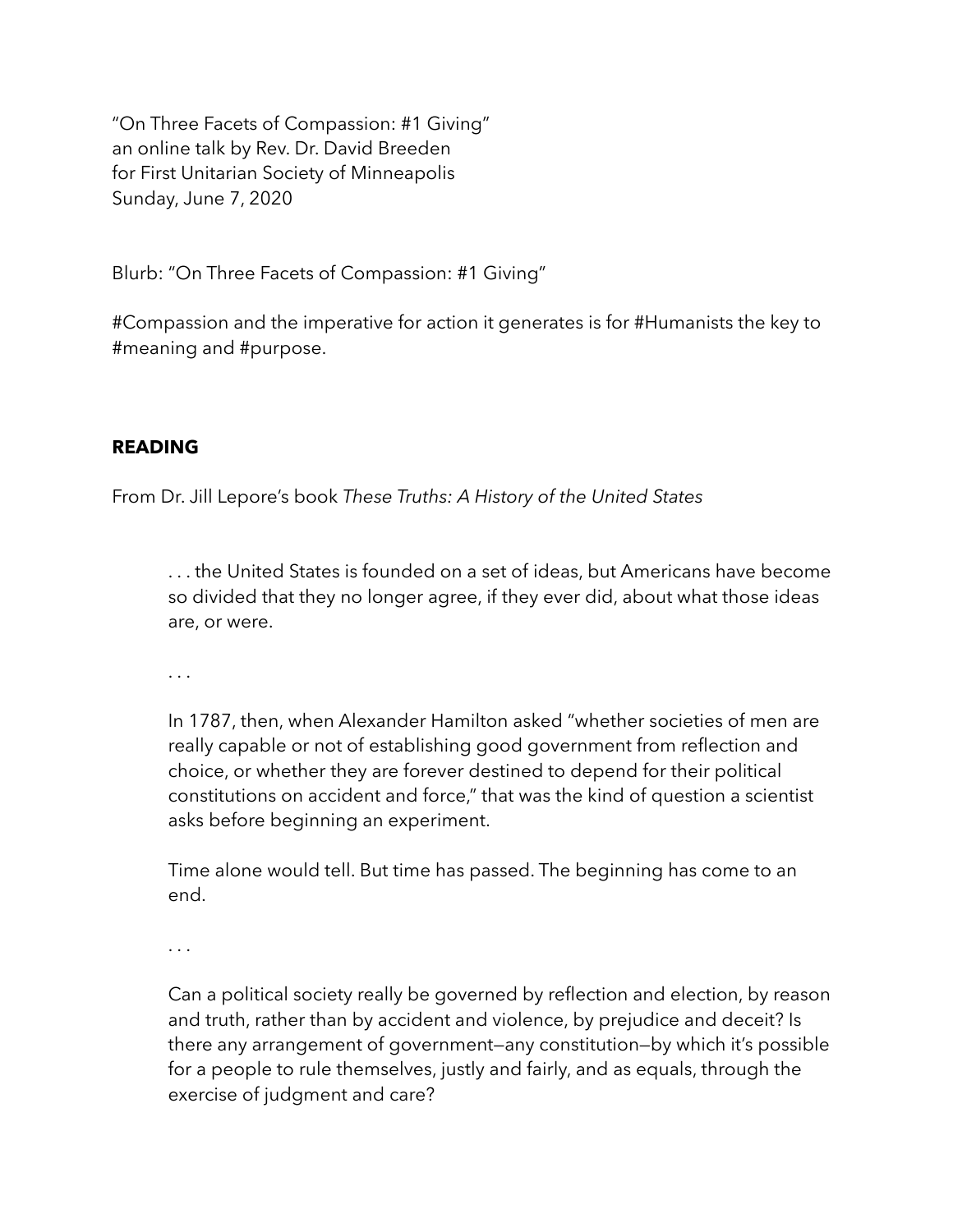### **INTRODUCTION: Accident or Intellect?**

The reading this morning is from the Harvard professor of history Jill Lepore, *These Truths: A History of the United States.* It's the first attempt to write a serious comprehensive history of the US for a long time. Exactly because, as she writes:

. . . the United States is founded on a set of ideas, but Americans have become so divided that they no longer agree, if they ever did, about what those ideas are, or were.

We often hear a verse from Proverbs:

Where there is no vision, the people perish: but he that keepeth the law, happy is he. (*Proverbs* 29:18 KJV)

Which is where we find ourselves today, nationally and locally: out in the desert, wandering, with no vision. So divided we're not sure there ever was a common vision.

Dr. Lepore writes,

In 1787, then, when Alexander Hamilton asked "whether societies of men are really capable or not of establishing good government from reflection and choice, or whether they are forever destined to depend for their political constitutions on accident and force," that was the kind of question a scientist asks before beginning an experiment.

Time alone would tell. But time has passed. The beginning has come to an end.

That's where we are—stuck in the question rather than working in the solution.

"Reflection and choice" or "accident and force."

Why has it all come crashing down so suddenly?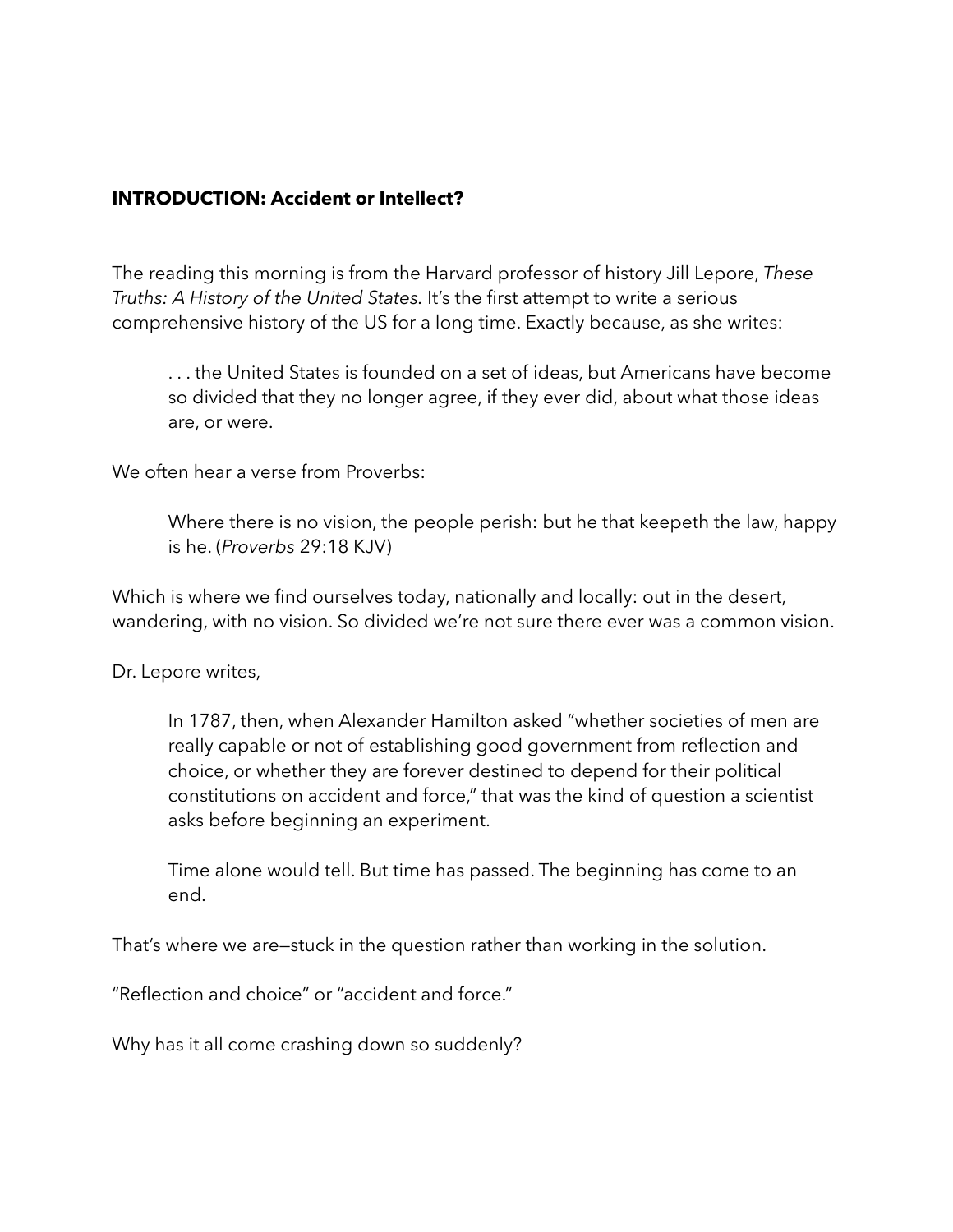The answer is simple: it *hasn't been* sudden except for those privileged enough to ignore the terrible reality so many Americans have lived in for a long tme.

My diagnosis for this failure of vision is that it has been and is a failure of compassion.

# **ONE: Can I See Another's Woe?**

Which is our theme for the month of June—Compassion.

In his poem titled "On Another's Sorrow," the British poet William Blake writes:

Can I see another's woe, And not be in sorrow too? Can I see another's grief, And not seek for kind relief?

Let's think a bit about what compassion *is*. For many of us anyway, when we think "compassion," we think Buddhism. In Buddhist thought, wisdom and compassion are the twin goals.

But wait: isn't wisdom something you have to *work* for, and isn't compassion an emotion that just happens?

Well, no. That's why Buddhism is often identified with the concept of compassion: in Buddhist thought, "compassion" means coming face-to-face with the suffering of *all sentient beings.* It's not fun.

Gorampa Sonam Senge (1429-1489) was a Tibetan Buddhist monk and philosopher who spent a lot of time on the subject of compassion. He wrote:

The extensive and vast mind possessed of compassion for all living beings, like love starting from the present mother and extending to the limits of space, must be cultivated to such a degree that it compares to that of a tearful person who sees or remembers that his or her only child has fallen into a pit of fire. (*The General Meaning of Middle Way*)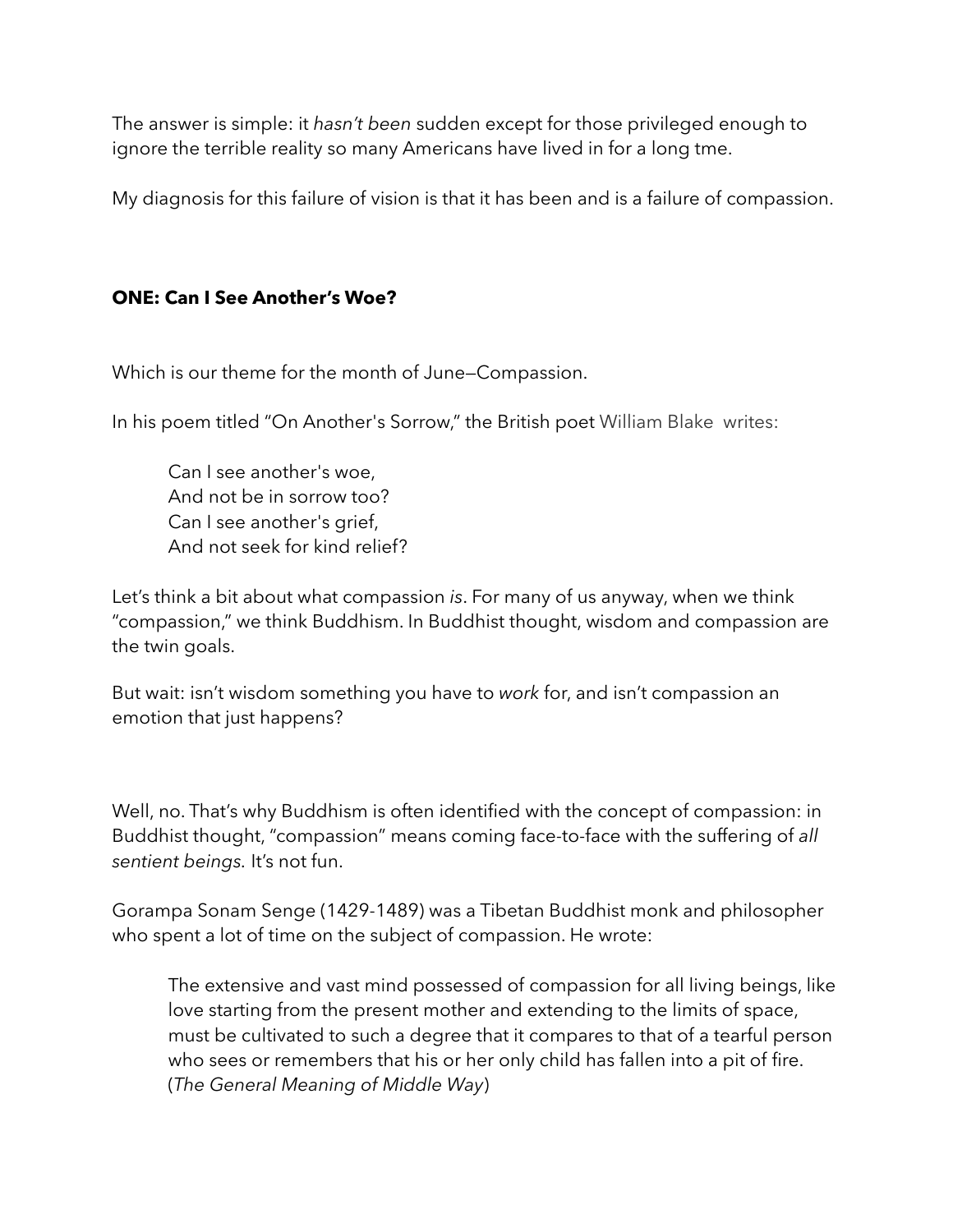Tearful, feeling like your "only child has fallen into a pit of fire."

Ummm. Thanks but no thanks! I'm gonna sit around my *tuchus* for hours on end meditating only to feel *totally bereft*?

Who wants that?

Well, this is why Buddhism is so often misconstrued and mis-labeled for seminars and popular consumption in the West:

"Compassion good." Sure, I'll take some of that . . . half a pound of compassion.

No. The goal is to sit around feeling like your "only child has fallen into a pit of fire."

Why?

The word for compassion in the earliest language of Buddhism, Pali, is *karuna.* It means "sharing in suffering."

Gorampa Sonam Senge recommends a technique invented independently by the Stoics in the Western World: first, love your loved ones, then love your extended family, then friends, then strangers, then enemies, and finally . . . all sentient beings.

One of our challenges is that in the Western World the term "compassion" has had a confusing trip through time. The Greek word for compassion, *splagchnizomai,* never translated into European languages.

Our word for it originates in Latin, the word *compati*—"to suffer with." Hmmm. "To suffer with" sounds a lot like the definition of *karuna, "*sharing in suffering."

So, what's up?

If you think about it, there are a couple of different ways we can "suffer with" or "share" in suffering.

And we can easily get those confused.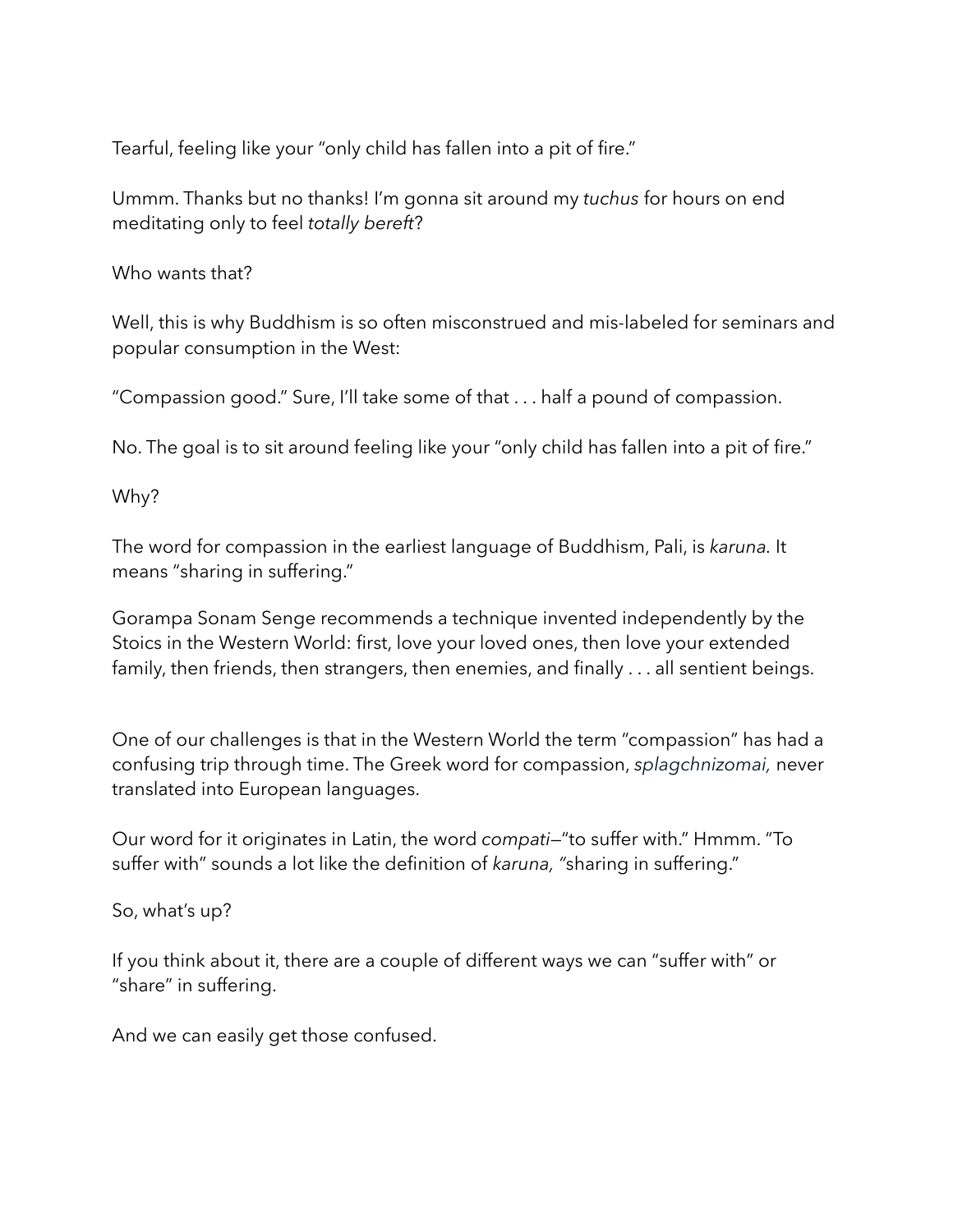Professor of Psychology Tara Wells has done a good bit of thinking and researching in this area, and one place you can find a summary of her work is in a *Psychology Today*  article she wrote titled "Compassion Is Better than Empathy: Neuroscience explains why."

Dr. Wells is a practicing Buddhist, so she's thought a lot about this radically painful sort of compassion that Buddhists strive for. In her academic work, Dr. Wells explores the difference between "compassion" and "empathy." Wells is a neuroscientist and she's discovered that compassion and empathy activate different parts of the brain.

 She writes, "Empathic people feel the pain of others acutely." As a matter of fact, "too much empathy can be debilitating." In the depths of empathy we can become paralyzed.

Compassion, however, is "feeling for and not feeling with the other."

In other words, we are confused when we talk about "compassion fatigue." Actually, we suffer "empathy fatigue." Which isn't of any value to anybody.

We need compassion: we need to "feel *for*" but then get off our *tuchus* and do something about it.

William Blake was onto something in his poem:

Can I see another's woe, And not be in sorrow too? Can I see another's grief, And not seek for kind relief?

Yes, sorrow is well and good. But the key is seeking "kind relief."

#### **TWO: Still Not Even Close to Sharing Things**

We who see the universe naturalistically, *not* something that functions on a human scale, are at the moment a minority of the human population. Perhaps we will always be. Which only makes the good we attempt to create that much more important.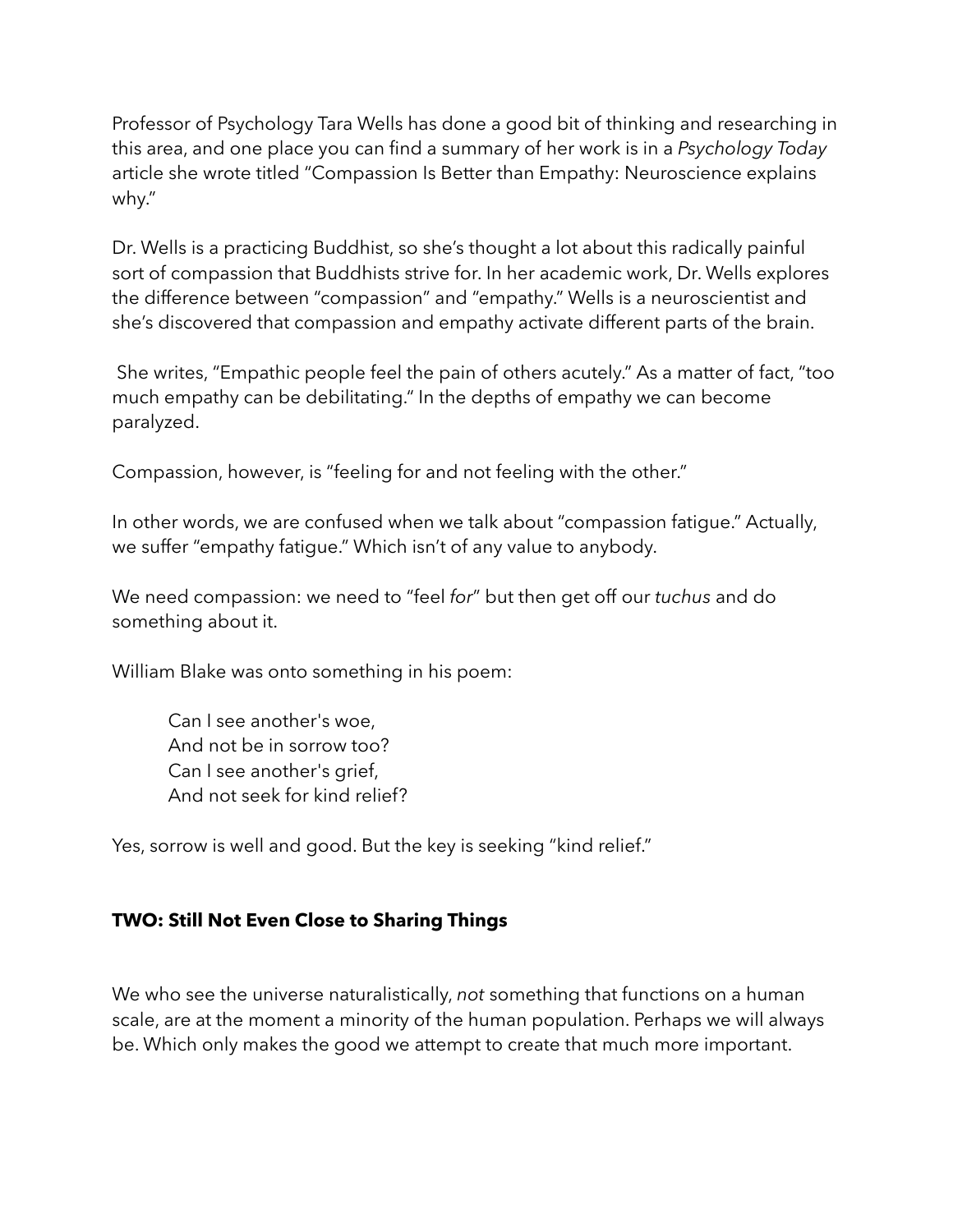We've all be asked how there can be meaning without a deity of some sort. As Humanism sees it, far from being a place of empty absurdity, the universe is a place where human compassion and human action *matter* in an ultimate sense. Because what we *feel* and what we *do* create the only meaning and purpose that exists.

Which puts a little pressure on what we feel and do.

Humanism is about how the self encounters the other. Because, with the Buddhists, we realize there is no "other." Only us, one and the same.

For Humanists, the *encounter with the other* is the baseline for our ethics. And, ideally,

In the monotheisms, compassion is "out there." In Judaism and Islam, god is referred to as "the compassionate one." In Christianity, Jesus is "lord of compassion." But we scientific types look around and we don't see any universal compassion going on.

Nature is "red in tooth and claw" as Tennyson said. Human suffering and violence and oppression are everywhere about us. The animals and the planet itself suffer.

Then here *we* are, wishing that there were a universal compassion. But we don't see it. We can't offload that duty onto one deity or another.

This realization is exactly why the Buddha talked so much about compassion. He realized that life is suffering. And he set about trying to fix that as best he could.

Realizing that everything changes all the time is a step.

Realizing that the fact of irreversible change is the root of suffering is a step.

Realizing that all is one is a step.

We are the struggling immigrant. We are the fire that consumes their dreams.

We are the African American brought in chains to a foreign country, then always treated as foreign and a problem to be fixed.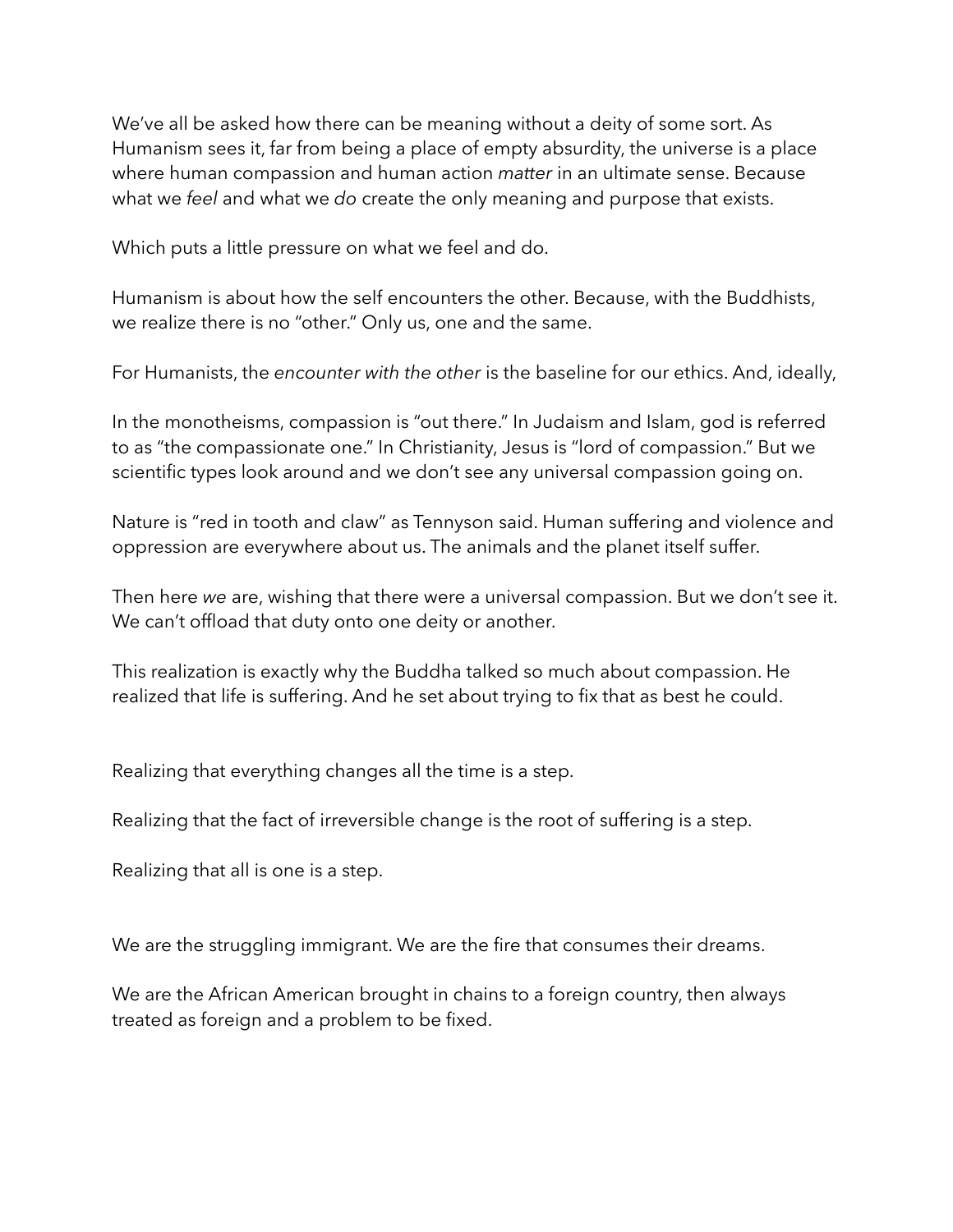We are the natives and the impoverished Euro-Americans and African Americans who cry out—we've been in this nation since before it *was* a nation. Why are we still dirt poor? Who is it that took my share?

We are the police officers enmeshed in a system that creates an "us" and a "them" that manifests in violence.

We are the rich who grow richer and more remote from the American streets.

We are the gasoline and the fire.

*We* are the problem.

And *we* are the only possibility of a solution.

But we know that only human beings can solve human-created problems.

## **CONCLUSION**

Compassion hurts. Because it is an accusation: "What are you doing?"

Compassion feels like your "only child has fallen into a pit of fire."

How would that make me feel? Hopeless? Paralyzed? Enraged?

OK. All valid emotions in the situation.

Now, what am I going to do about it?

Empathy paralyzes. Compassion energizes.

The choices before us are clear: reflection and choice or accident and force.

The experiment that Hamilton and others started is still going on. For the time being. They didn't know how it would turn out. And we don't either.

It's an open question.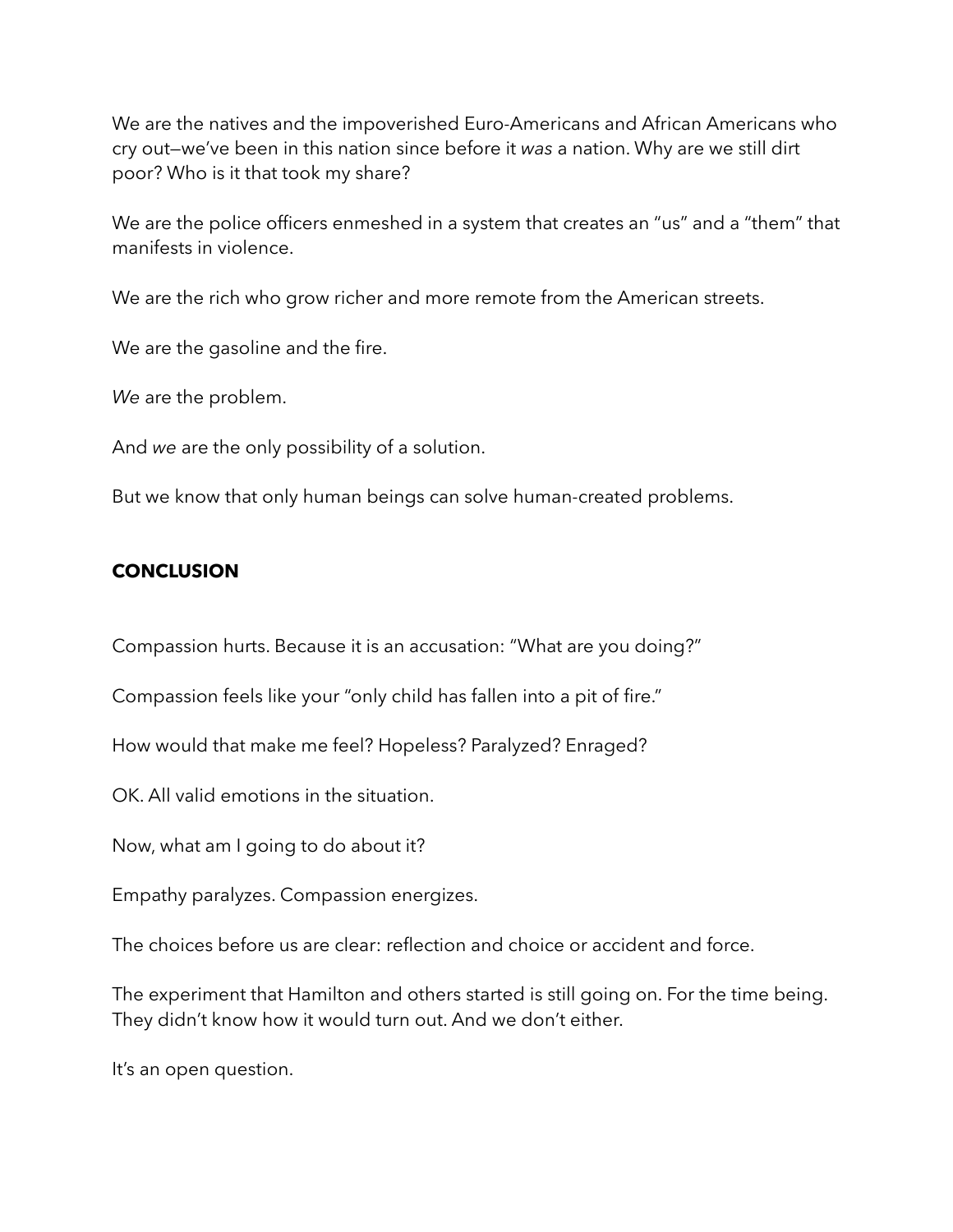Let's choose compassion.